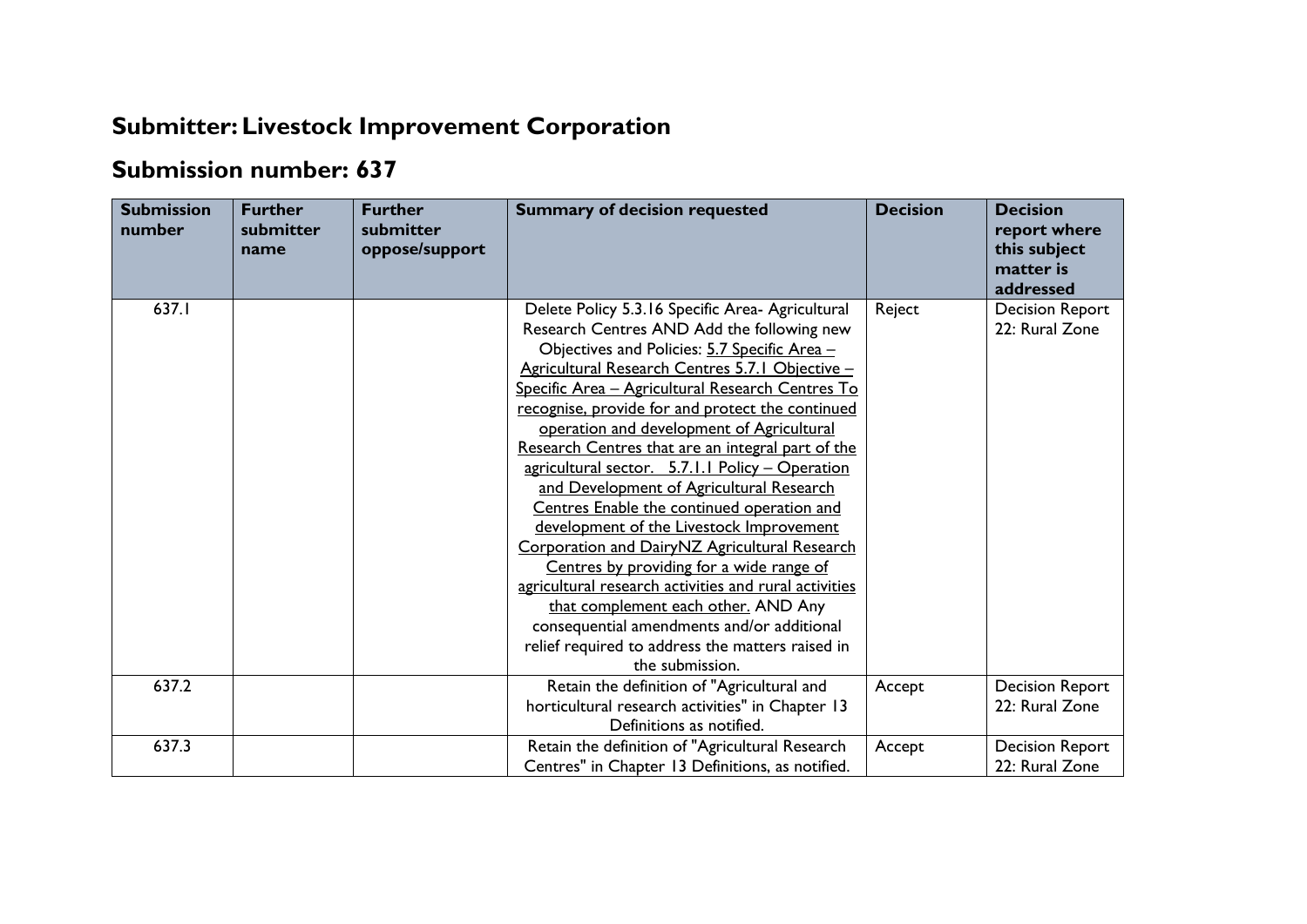| <b>Submission</b><br>number | <b>Further</b><br>submitter<br>name    | <b>Further</b><br>submitter<br>oppose/support | <b>Summary of decision requested</b>                                                                                                                                                                                                                                                                                                                                                                                                                             | <b>Decision</b> | <b>Decision</b><br>report where<br>this subject<br>matter is<br>addressed |
|-----------------------------|----------------------------------------|-----------------------------------------------|------------------------------------------------------------------------------------------------------------------------------------------------------------------------------------------------------------------------------------------------------------------------------------------------------------------------------------------------------------------------------------------------------------------------------------------------------------------|-----------------|---------------------------------------------------------------------------|
| 637.4                       |                                        |                                               | Retain the definition of "Campus" in Chapter 13<br>Definitions, as notified.                                                                                                                                                                                                                                                                                                                                                                                     | Accept          | <b>Decision Report</b><br>22: Rural Zone                                  |
| 637.5                       |                                        |                                               | Retain Rule 14.12.1.4(d)(ii) Permitted Activities -<br><b>Traffic Generation.</b>                                                                                                                                                                                                                                                                                                                                                                                | Accept          | <b>Decision Report</b><br>13:<br>Infrastructure                           |
| 637.6                       |                                        |                                               | Amend Rule 22.2.3.1 P1(a)(iv) Earthworks -<br>General as follows: (a) Earthworks for  (iv) A<br>building platform for a residential activity,<br>including accessory buildings identified on a<br>building consent, or required outside the building<br>platform to maintain stable slopes for the<br>authorised construction work. AND Any<br>consequential amendments and/or additional<br>relief required to address the matters raised in<br>the submission. | Accept in Part  | <b>Decision Report</b><br>22: Rural Zone                                  |
| FS1387.56                   | Mercury NZ<br>Limited for<br>Mercury D | Oppose                                        |                                                                                                                                                                                                                                                                                                                                                                                                                                                                  | Accept in Part  |                                                                           |
| 637.7                       |                                        |                                               | Amend Rule 22.2.3.1 P2(b) Earthworks - General<br>as follows: (b) With the exception of earthworks<br>for the activities listed in Rule 22.2.3.1 Pl.<br>eEarthworks within a site must meet all of the<br>following conditions AND Any consequential<br>amendments and/or additional relief required to<br>address the matters raised in the submission.                                                                                                         | Accept in Part  | <b>Decision Report</b><br>22: Rural Zone                                  |
| FS1387.57                   | Mercury NZ<br>Limited for<br>Mercury D | Oppose                                        |                                                                                                                                                                                                                                                                                                                                                                                                                                                                  | Accept in Part  |                                                                           |
| 637.8                       |                                        |                                               | Amend Rule 22.5.2 Permitted Activities -<br>Agricultural and Horticultural Research, as                                                                                                                                                                                                                                                                                                                                                                          | Accept in Part  | <b>Decision Report</b><br>22: Rural Zone                                  |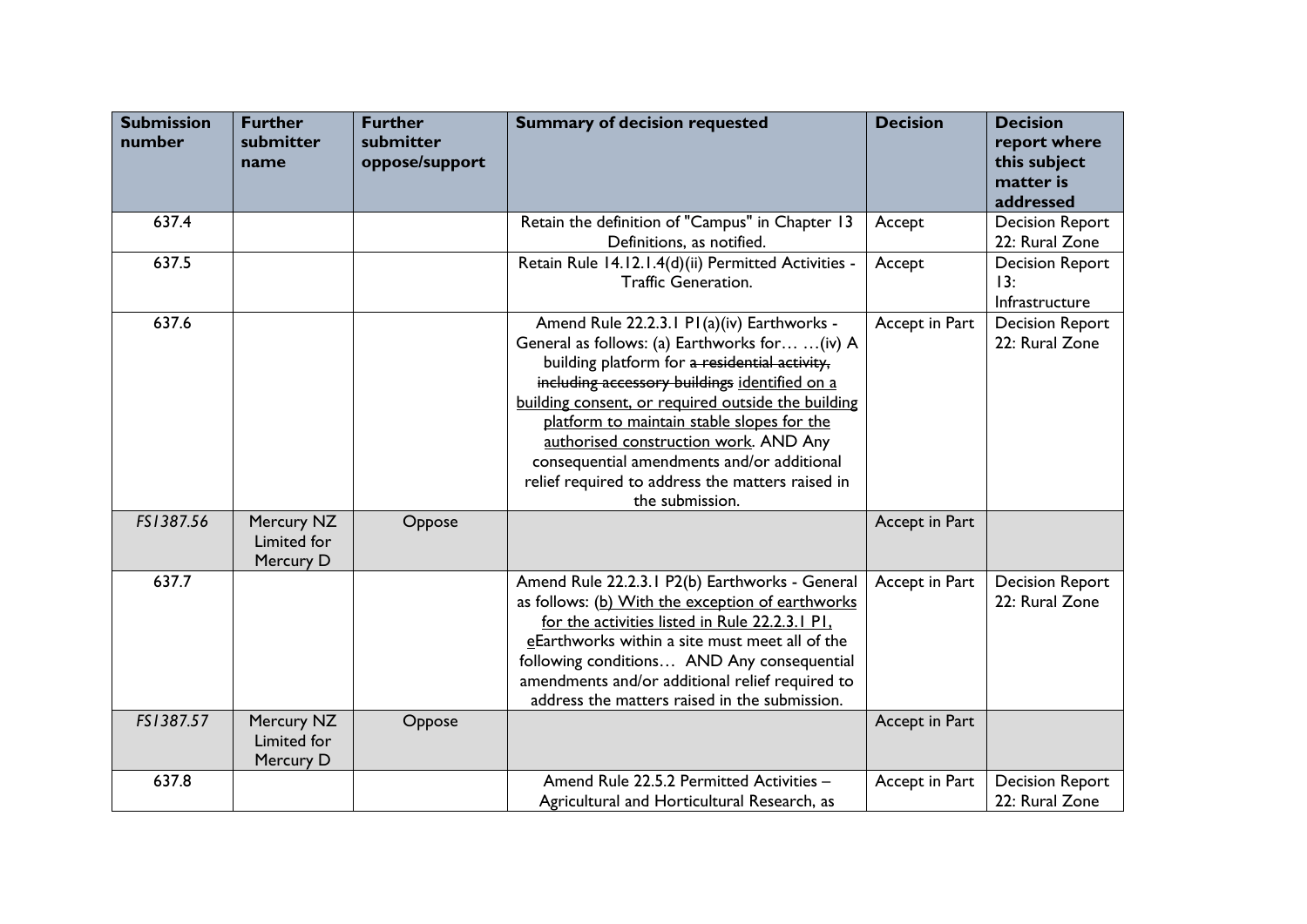| <b>Submission</b><br>number | <b>Further</b><br>submitter<br>name    | <b>Further</b><br>submitter<br>oppose/support | <b>Summary of decision requested</b>                                                                                                                                                                                                                                                                                                                                                                                                                                                                                                                                                                                                                                | <b>Decision</b> | <b>Decision</b><br>report where<br>this subject<br>matter is<br>addressed         |
|-----------------------------|----------------------------------------|-----------------------------------------------|---------------------------------------------------------------------------------------------------------------------------------------------------------------------------------------------------------------------------------------------------------------------------------------------------------------------------------------------------------------------------------------------------------------------------------------------------------------------------------------------------------------------------------------------------------------------------------------------------------------------------------------------------------------------|-----------------|-----------------------------------------------------------------------------------|
|                             |                                        |                                               | follows: (a) The rules that apply to a permitted<br>activity within the Agricultural Research Centres<br>Specific Area as identified on the planning maps<br>are as follows: (i) Rule 22.2 Land use - Effects;<br>(ii) Rule 22.3 Land Use - Building; except for<br>building within a Campus. A. Rule 22.3.4.1 Height<br>- Building general will not apply and Rule 22.5.34<br>will apply instead; and Rule 22.5.34 will apply<br>instead; and B. Rule 22.3.6 Building coverage will<br>not apply and Rule 22.5.45 will apply instead.<br>AND Any consequential amendments and/or<br>additional relief required to address the matters<br>raised in the submission. |                 |                                                                                   |
| 637.9                       |                                        |                                               | Add "Agricultural Research Centre Campus" in<br>Table 5.1 of Appendix 5 Hazardous Substances<br><b>Activity Status Table - Permitted Activity</b><br>Thresholds in the column for the Business,<br>Business Town Centre, Business Tamahere,<br>Industrial, Heavy Industrial, Hampton Downs<br>Motor Sport and Recreation and Te Kowhai<br>Airpark Zones. AND Any consequential<br>amendments and/or additional relief required to<br>address the matters raised in the submission.                                                                                                                                                                                  | Accept in Part  | <b>Decision Report</b><br>II: Hazardous<br>Substances and<br>Contaminated<br>Land |
| FS1387.58                   | Mercury NZ<br>Limited for<br>Mercury D | Oppose                                        |                                                                                                                                                                                                                                                                                                                                                                                                                                                                                                                                                                                                                                                                     | Accept in Part  |                                                                                   |
| 637.10                      |                                        |                                               | Amend the Proposed District Plan to include the<br>provisions from the Operative District Plan in<br>Schedule 25C for Agricultural Research Centres<br>as they were originally intended.                                                                                                                                                                                                                                                                                                                                                                                                                                                                            | Accept in Part  | <b>Decision Report</b><br>22: Rural Zone                                          |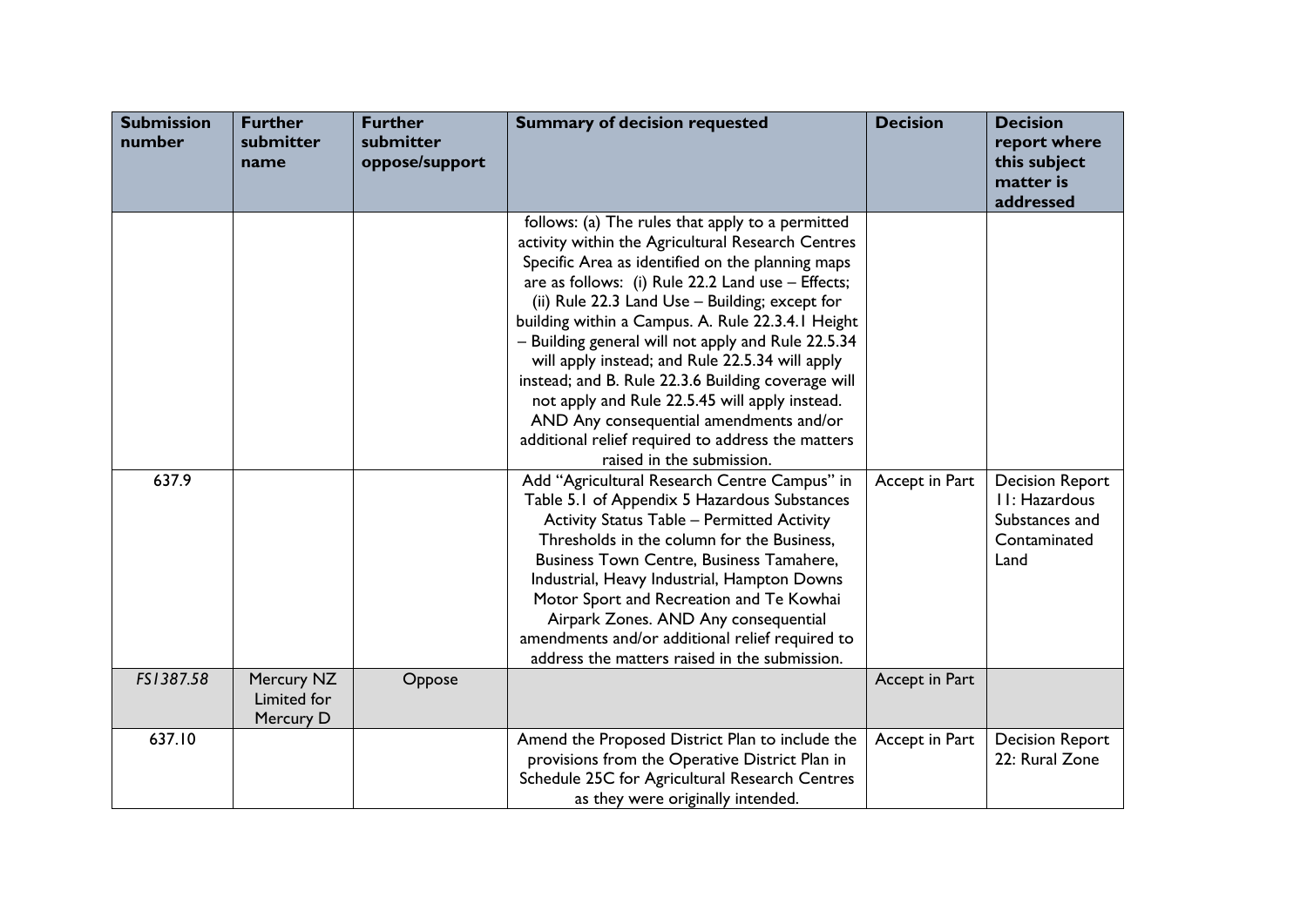| <b>Submission</b><br>number | <b>Further</b><br>submitter<br>name    | <b>Further</b><br>submitter<br>oppose/support | <b>Summary of decision requested</b>                                                                                                                                                                                                                                                                  | <b>Decision</b> | <b>Decision</b><br>report where<br>this subject<br>matter is<br>addressed |
|-----------------------------|----------------------------------------|-----------------------------------------------|-------------------------------------------------------------------------------------------------------------------------------------------------------------------------------------------------------------------------------------------------------------------------------------------------------|-----------------|---------------------------------------------------------------------------|
| 637.11                      |                                        |                                               | Amend the Proposed District Plan to recognise<br>and provide for all key existing and future<br>activities in the Agricultural Research Centres.                                                                                                                                                      | Accept in Part  | <b>Decision Report</b><br>22: Rural Zone                                  |
| 637.12                      |                                        |                                               | Delete any site-specific conditions relating to<br>Agricultural Research Centres that are<br>sufficiently covered by District-wide provisions.                                                                                                                                                        | Accept in Part  | <b>Decision Report</b><br>22: Rural Zone                                  |
| 637.13                      |                                        |                                               | Retain the parts of Rule 22.2.3.1 (P1) relating to:<br>Earthworks that provide for ancillary rural<br>Farm quarry construction and/or<br>earthworks,<br>maintenance of tracks, fences or drains, and<br>Building platform for a residential activity,<br>including accessory buildings.               | Accept in Part  | <b>Decision Report</b><br>22: Rural Zone                                  |
| FS1387.59                   | Mercury NZ<br>Limited for<br>Mercury D | Oppose                                        |                                                                                                                                                                                                                                                                                                       | Accept in Part  |                                                                           |
| 637.14                      |                                        |                                               | Retain the boundaries of the "Agricultural<br>Research Centre LIC". AND Retain the<br>"Agricultural Research Centre LIC/DairyNZ<br>Campus". AND Retain the "Specific<br>Area/Activity" overlay. AND Retain the<br>underlying Rural Zone.                                                              | Accept          | <b>Decision Report</b><br>22: Rural Zone                                  |
| FS1387.60                   | Mercury NZ<br>Limited for<br>Mercury D | Oppose                                        |                                                                                                                                                                                                                                                                                                       | Reject          |                                                                           |
| 637.15                      |                                        |                                               | Amend Rule 22.5.2 Permitted Activities -<br>Agricultural and Horticultural Research as<br>follows: P6 Disposal or storage of solid organic<br>waste or cleanfill that is incidental to agricultural<br>or horticultural research where the extracted<br>material is used on the Agricultural Research | Accept in Part  | <b>Decision Report</b><br>22: Rural Zone                                  |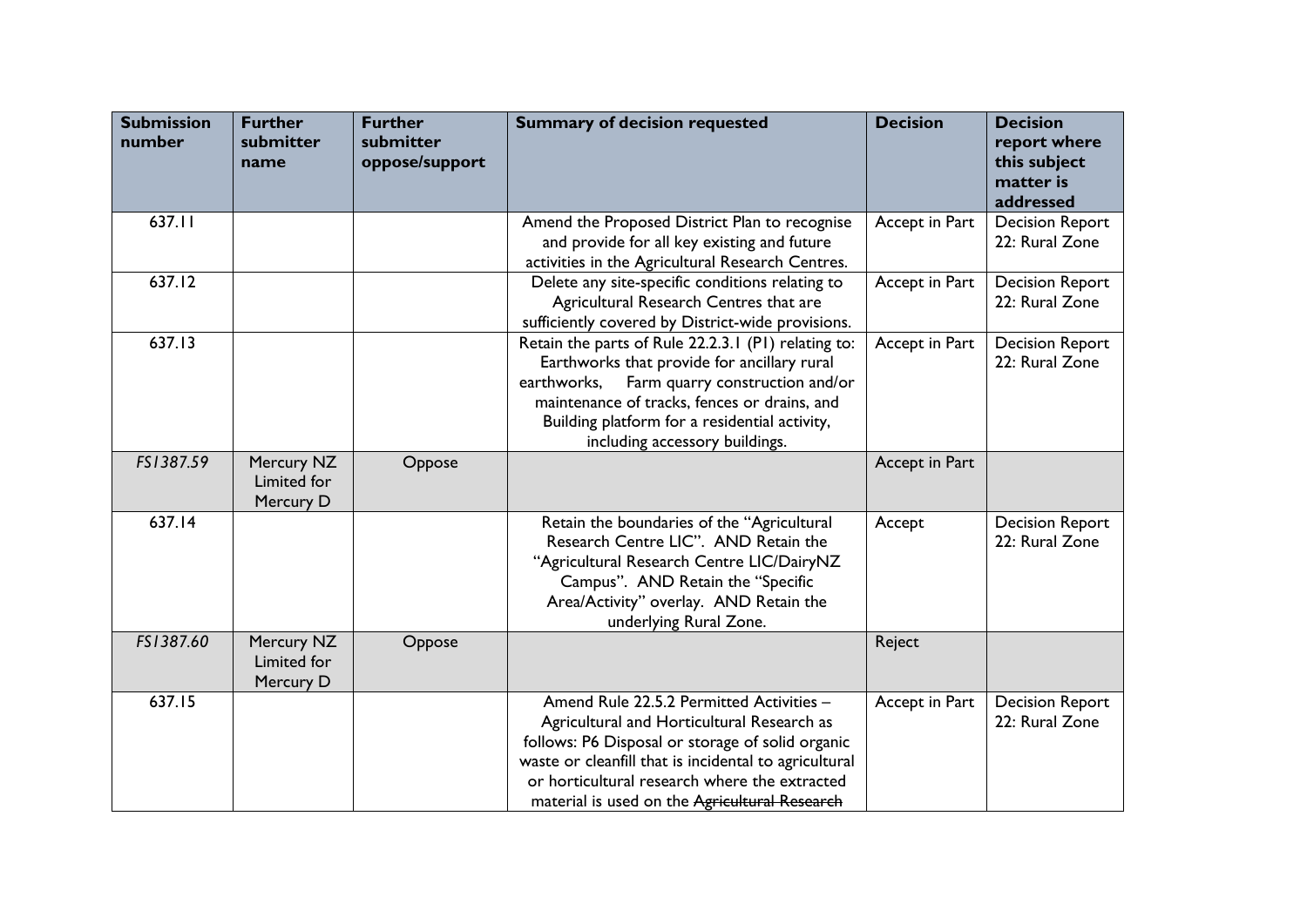| <b>Submission</b><br>number | <b>Further</b><br>submitter<br>name | <b>Further</b><br>submitter<br>oppose/support | <b>Summary of decision requested</b>                                                                | <b>Decision</b> | <b>Decision</b><br>report where<br>this subject<br>matter is<br>addressed |
|-----------------------------|-------------------------------------|-----------------------------------------------|-----------------------------------------------------------------------------------------------------|-----------------|---------------------------------------------------------------------------|
|                             |                                     |                                               | Centre site. AND Any consequential                                                                  |                 |                                                                           |
|                             |                                     |                                               | amendments and/or additional relief required to                                                     |                 |                                                                           |
|                             |                                     |                                               | address the matters raised in the submission.                                                       |                 |                                                                           |
| 637.16                      |                                     |                                               | Amend Rule 22.5.2 Permitted Activities -                                                            | Accept          | <b>Decision Report</b>                                                    |
|                             |                                     |                                               | Agricultural and Horticultural Research as                                                          |                 | 22: Rural Zone                                                            |
|                             |                                     |                                               | follows: P76 A staff facility that is incidential to                                                |                 |                                                                           |
|                             |                                     |                                               | agricultural or horticultural research that                                                         |                 |                                                                           |
|                             |                                     |                                               | A dwelling located at least 200m<br>includes:                                                       |                 |                                                                           |
|                             |                                     |                                               | from the site containing Inghams Feed Mill in                                                       |                 |                                                                           |
|                             |                                     |                                               | Hamilton City Council's jurisdiction; A                                                             |                 |                                                                           |
|                             |                                     |                                               | recreational facility; Social club; Cafeteria                                                       |                 |                                                                           |
|                             |                                     |                                               | or café. AND Any consequential amendments                                                           |                 |                                                                           |
|                             |                                     |                                               | and/or additional relief required to address the                                                    |                 |                                                                           |
|                             |                                     |                                               | matters raised in the submission.                                                                   |                 |                                                                           |
| 637.17                      |                                     |                                               | Add the following activities to Rule 22.5.2                                                         | Accept          | <b>Decision Report</b>                                                    |
|                             |                                     |                                               | Permitted Activities - Agricultural and                                                             |                 | 22: Rural Zone                                                            |
|                             |                                     |                                               | Horticultural Research as follows: P7 A                                                             |                 |                                                                           |
|                             |                                     |                                               | Commercial activity that is incidental to                                                           |                 |                                                                           |
|                             |                                     |                                               | agricultural or horticultural research. P8 Offices                                                  |                 |                                                                           |
|                             |                                     |                                               | that are incidental to agricultural or horticultural                                                |                 |                                                                           |
|                             |                                     |                                               | research. P9 Laboratories that are incidental to                                                    |                 |                                                                           |
|                             |                                     |                                               | agricultural or horticultural research. P10                                                         |                 |                                                                           |
|                             |                                     |                                               | Warehouse or storage facilities that are                                                            |                 |                                                                           |
|                             |                                     |                                               | incidental to agricultural or horticultural                                                         |                 |                                                                           |
|                             |                                     |                                               | research. PII Conference facilities that are                                                        |                 |                                                                           |
|                             |                                     |                                               | incidental to agricultural or horticultural<br>research. Amend Rule 22.5.2 Permitted Activities     |                 |                                                                           |
|                             |                                     |                                               |                                                                                                     |                 |                                                                           |
|                             |                                     |                                               | - Agricultural and Horticultural Research as                                                        |                 |                                                                           |
|                             |                                     |                                               | follows: P76 A staff facility that is incidential to<br>agricultural or horticultural research that |                 |                                                                           |
|                             |                                     |                                               |                                                                                                     |                 |                                                                           |